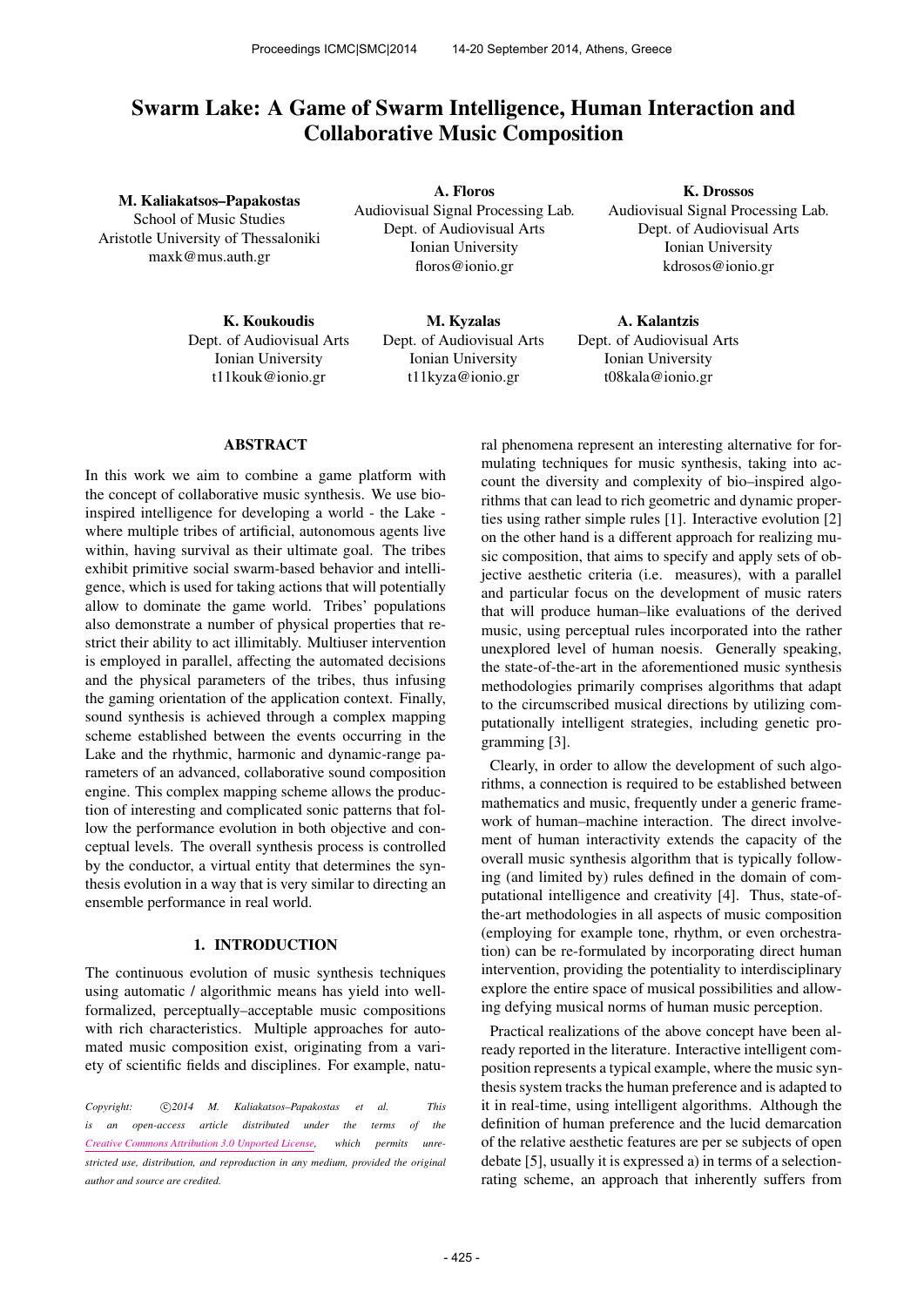user fatigue [6] or b) by letting the human user perform tasks in a direct fashion (i.e. playing an instrument) or indirectly (through appropriately adjusting target parameters in real time) [7]. Following the latter option, Cyber Composer was recently proposed [8], aiming to offer a gesturedriven interface for controlling the tonality and melody of the music synthesized. More advanced music interfaces have been also introduced, in an attempt to render collaborative music synthesis a reality. In [9], the authors presented ChoirMob, a collaborative singing-synthesis environment that is empowered by an interactive score-writing display [10] that coordinates participating performers, allowing for expressive and engaging music making using mobile equipment.

In this work we combine bio-inspired intelligence with a collaborative music synthesis interface, which provides flexible and easy to learn interaction paths with the performers, since it is defined under the scope of a game. The overall system encapsulates complex mapping structures between the intelligent algorithm and the game player / performer preferences in a way that is transparent to the user and the audience, allowing its perceptual transformation to an experimental game environment rather than a dedicated music synthesis platform. More specifically, our implementation relies on the well-known and widely employed swarm intelligence concept that defines the collective behavior of decentralized, self-organized systems [11].

The swarm populations are organized in different tribes that live within the game virtual world called "the Lake", thus deriving the system's name: Swarm Lake. The behavior of each tribe, as it is formed by the partial decisions made by each of its members is finally transformed to sound. The autonomous nature of the swarms behavior takes into account a number of physical parameters met in biological systems: it can be performed provided that there is enough energy, while it is motivated by primitive social behaviors and rules, including decisions for attacks to enemy populations. User engagement can affect the autonomous behavior of the wandering swarms, in terms of high level (strategic) decisions that are intended to achieve the ultimate game aim: tribe survival. This user intervention actually changes the autonomous behavior of the swarm agents rendering it forced, while incorporating additional human-oriented intelligence to the game. Finally, the fundamental concept for sound synthesis in swarm Lake is the creation of virtual instruments that are assigned to each tribe (and obviously controlled by the corresponding performer). This approach, as it will be explained next in Section 4, establishes a robust and flexible interactive sonic design environment, able to produce various forms of sound content.

The rest of the paper is organized as following: Section 2 contains an overview of the Swarm Lake environment, followed by the analysis of the autonomous agents' movement and the human interaction mechanism provided in Section 3. This analysis is necessary for discussing the details of the algorithmic framework used for composing the Swarm Lake sonic output. This discussion is the subject of Section 4. In Section 5, a brief evaluation of the overall synthesis approach is presented. Finally, Section 6 concludes the work and highlights specific issues that can be considered in the future for evolving the creative capacity of the Swarm Lake project.

### 2. SWARM LAKE OVERVIEW

Swarm lake, at its present prototype version, is a four player game which incorporates human interaction with swarm intelligence through handheld mobile devices. Furthermore, the game events are mapped to 4–voice music, providing the players with an audio spatial interpretation of moving objects, their states and actions. Specifically, the game is based on the movement of agents which belong to different "*tribes*" (one tribe for each player) and move autonomously by interacting with each other under simple social rules, if there is no human intervention. These rules are thoroughly explained in Section 3 and roughly incorporate attraction among same–tribe agents and repulsion between different–tribe agents. These social rules result into the formulation of several same–tribe agent clusters, called the "*herds*". Players may intervene to the agents' autonomous movement by assigning special movements to the herds of their tribe. These movements apply on a herd of the respective player's tribe and incorporate simple transportation to a specified point in the game's available space, capture of food, splitting the herd's agents apart and attacking an enemy herd. A graphical overview of the Swarm Lake architecture is provided in Figure 1.



Figure 1. Swarm Lake architecture overview

Goal of the game is the survival of each player's agents for as long as possible. Each agent has an *energy level* which is depleted as the agent moves, or if the agent's herd looses a battle (following a procedure described thorougher in Section 3.3). An agent may regain some or all of its energy by being "healed" by its controlling player, as described in Section 3.2. Each player has an "energy repository" which may be used to heal the agents of a herd,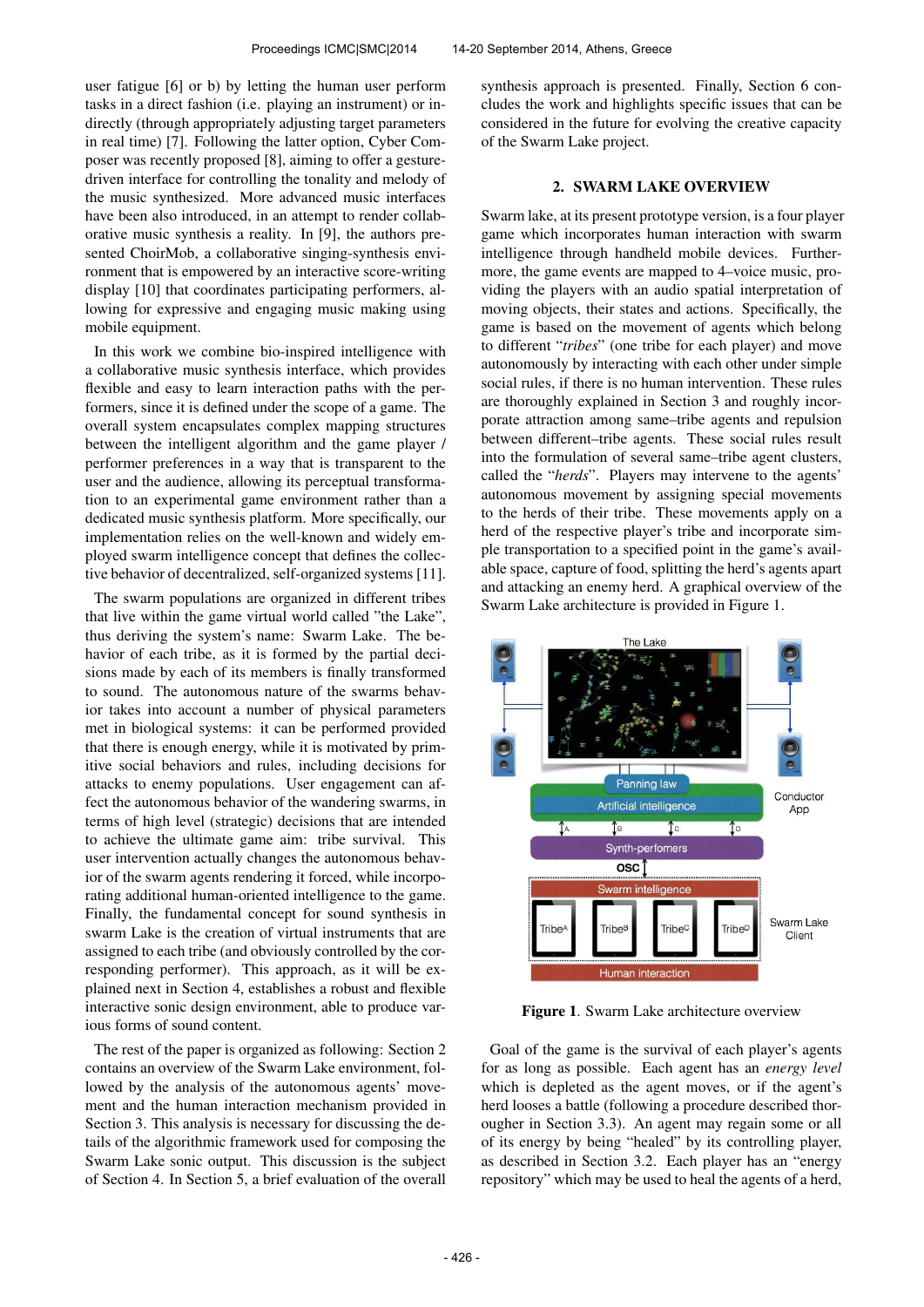or "resurrect" a number of previously diminished agents. The player's energy repository increases through proper herd manipulation, that is by winning battles, or ordering the herds to capture "food" packages offered by the Swarm Lake conductor. Therefore, each player's interaction with the game is generally realized through ordering herds of hers/his tribe.

If a parallelism with physical sciences may apply, the "atom" of the Swarm Lake is the agent, while the "molecule" is the herd. The agents encompass a set of simple social rules of interaction, which allow them to roam the available space in search of other agents of their tribe. When same-tribe agents "meet", they are able to form larger entities, the *herds*, which actually function as an individual mechanism. The herds however, do not have any kind of intelligence of their own, they simply *inherit* the collective social behavior that emerges from its constituent agents. Each agent has a "radius of perception", which signifies the distance below which it perceives objects and events. It is not necessary for two agents to perceive each other in order to pertain to the same herd. Two agents may be members of the same herd if there is a "chain" of agents that perceives each other, which links the aforementioned two agents. An illustrational example of the presence and the absence of this chain is given in Figure 2 (a) and (b) respectively. A herd may be constituting of an arbitrarily large set of agents, ranging from one to every agent of the tribe.

# 3. AGENTS' MOVEMENT AND HUMAN INTERACTION

Movement is separated in two parts, where the agents move in "*roaming*" mode or in "*forced*" mode.

Each agent has a particular position in the available game space (i.e. the Lake), which is updated taking into account the agents velocity. The latter in turn is adjusted by an acceleration coefficient which is determined by the perception of the agent and the interactions of the player.

# 3.1 Autonomous agent movement

The *roaming* agent movement is based on the Raynold's "*boids*" [12, 13] algorithms, with an adjustment for repulsion among agents of different tribes. The roaming movement of each agent is based on its perception of the world, i.e. objects and events outside its radius of perception do not affect its roaming mode move. There are four roaming movement rules, the first three of which are borrowed from the boids algorithm.

- 1. *Shoaling*: If an agent perceives a group of agents that belongs to its tribe (i.e. the herd it belongs to), then it moves towards the center of mass of the group that these agents form.
- 2. *Collision avoidance*: If two same–tribe agents are too close (below a predefined distance threshold) each agent moves away from each other.
- 3. *Schooling*: Each agent adjusts its velocity in accordance to the velocities of the same–tribe agents it

perceives, i.e. it aligns its velocity with its herd mean velocity.

4. *Enemy repulsion*: Each agent moves away from the center of mass of the different–tribe agents it perceives (i.e. it is repealed by the enemy herds).

These rules define the roaming movement of each agent and result into the separation of agents to several clusters (i.e. herds) according to tribe. Each rule provides an acceleration coefficient defined for a certain direction and magnitude. All these acceleration parameters, together with a random coefficient of small magnitude, are then summed to produce the overall agents acceleration. Afterwards, the velocity is modified accordingly, and "trimmed" to a maximum velocity limit, which depends to the agent's tribe characteristics. Finally, the new position of the agent is defined by the updated velocity. However, the roaming movement rules are not considered likewise for some agents, when their controlling player interacts with the herd they belong to by providing orders. Another situation where these rules are not applicable as they appear above is when a herd is under attack by an enemy herd. These conditions constitute the *forced* movement which is analyzed in the following paragraphs.

# 3.2 Human interaction

The *forced* movement incorporates player interaction by providing orders to a herd she/he controls. When a particular herd movement is forced, the higher velocity limit of its comprising agents increases, in accordance to the characteristics of their tribe. Therefore, extensive utilization of forced movement dispenses the agents' energy, potentially leading them to faster extinction. Player intervention me be caused by giving the following orders to a herd of hers/his tribe:

- 1. *Move*: The herd moves to the specified location. To this end, only the roaming movement forces 2 and 4 are maintained, while an acceleration coefficient with direction towards the target is provided. The movement is completed if one of the herd's agents reaches the location specified by the player.
- 2. *Get Food*: This is equivalent to the "move" order, except from the fact that the target location is a food package. The herd captures the food if one of its agents approaches below a predefined threshold.
- 3. *Attack*: The selected herd becomes a *predator* and moves towards a selected enemy herd which becomes the *prey*. Only the roaming movement force 2 is maintained and an acceleration coefficient which is continuously pointing to the current position of the prey herd is given. If the predator reaches the prey, then a battle is taking place, the rules of which are described in Section 3.3. The attack is terminated without a battle, if the prey herd splits, or if it merges with an other herd.
- 4. *Split*: The agents pertaining to the selected herd move away from the center of mass of the set of agents that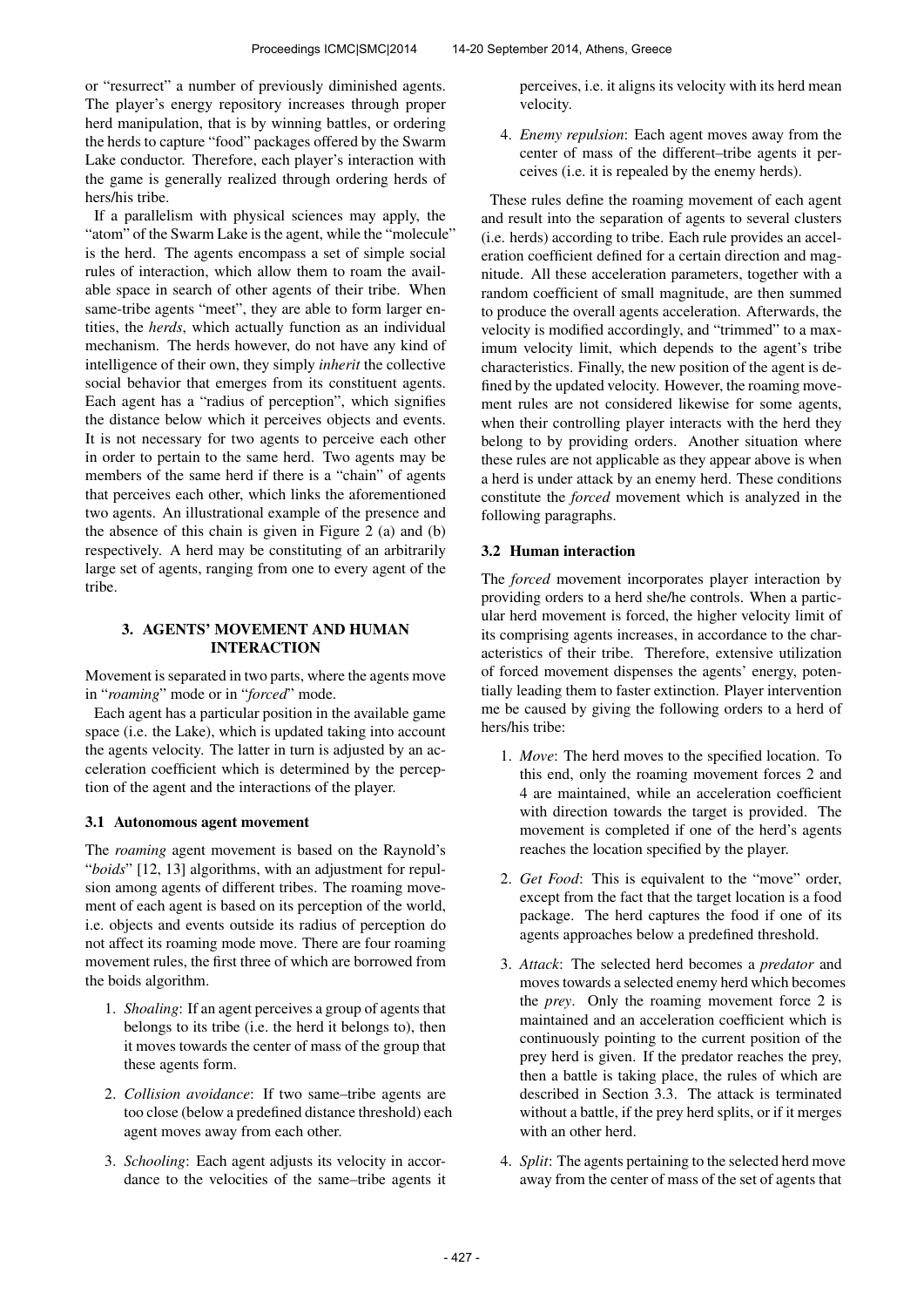

Figure 2. (a) Agents A, B, C and D belong to the same herd even though not all agents perceive the presence of the others (e.g. agent B and D). However, for every agent pair there is a chain of agents that perceive each other (for example D is connected to B via C). (b) If agent C is removed, then the chain is broken and thus agent D does not belong to the same herd as A and B do.

previously formed its herd, until it perceives none of them. As previously, during this movement, only the roaming movement acceleration 2 is maintained. The splitting actions may by utilized by the player as a defense mechanism, since such an action terminates potential attacks by enemy predators.

Each move may be terminated before it is executed if the controlling player provides a new order. While a herd is performing a certain move, it may encounter another herd of the same tribe. This will eventually merge the two herds in a unique one, which carries the players order. If two herds of the same tribe that have been given different orders meet, then the merged herd follows the orders of the most populated herd. If the herds are equally populated, then order to be followed by the merged herd is randomly selected from the targets of the previous two herds.

The player can also perform two additional tasks which do not incorporate herd movement. The first action is the herd *healing*, where the player heals all the agents in a herd. With this action, all the herd's agents obtain their initial energy level, while the energy "cost" required is subtracted from the player's repository. The second action is the agent *resurrection*, which incorporates the reappearance of agents that have previously demised. The energy "cost" for the resurrection of an agent equals to the total energy level of the agent that is about to enter the game. It has to be noted that the player is not allowed to "create" an agent, thus no resurrection can be performed if none of the player's agents has demised.

## 3.3 Battle rules

The battle rules apply when a predator herd, following the order of its controlling player, reaches the target prey herd. The winner herd is the one with the greater *fight strength*. The fight strength of a herd is determined by the energy level of the agents in the herd and by their relative positioning in space. The energy level of the herd, denoted by  $h_{nrg}$ , is the energy level sum of all its comprising agents. The positioning of the agents is measured with the *herd* *compactness* and is calculated by

$$
h_{cmp} = \frac{1}{h_N^2} \sum_{i=1}^{h_N} \sum_{j=1}^{f_i} \left( \frac{s_i - d(i,j)}{s_i} \right)^k \tag{1}
$$

where  $h_N$  is the number of the herd's agents,  $f_i$  is the number of agents that agent i perceives,  $s_i$  is the sight radius of agent i and  $d(i, j)$  is the distance between agents i and j. The constant  $k$  can be characterized as an "overpopulation" penalty", because large values of  $k$  result into lower compactness for herds with more agents. For the game setup as presented in this paper, a value  $k = 2$  was utilized.

The energy level difference of the two herds that take part in the battle is stored in the energy repository of the player who controls the winning herd. The total energy level difference is divided with the number of agents in the loosing herd and the resulting number is the energy portion that each agent in the loosing herd has to "give off". This energy level is subtracted from each agent in the loosing herd, leading to demise of agents whose energy levels are vanished by this subtraction.

#### 3.4 The Swarm Lake conductor

The Swarm Lake conductor represents a virtual software entity that affects the Lake and its enclosed population horizontally; that is, a decision made by the conductor potentially refers to all competitive tribes and within a larger application scope and affects the progress of the performance. More specifically, the conductor role as it is outlined by the game scenario is twofold: the application decides when and how much food is going to be offered in the Lake, also defining the specific place where it is going to be dropped. The final decision is made through a complex decision scheme, the analytic description of which is beyond the scope this work. In summary, it considers the mean and latest competitive activity of the tribes, as well as the energy values appeared in the local tribes repositories.

Clearly, the volume and the time intervals density of the offered food is a way for controlling the evolution of the music performance. For example, provided that the continuous absence of food will result into agents starving and a respective lack of energy, the game will soon come to an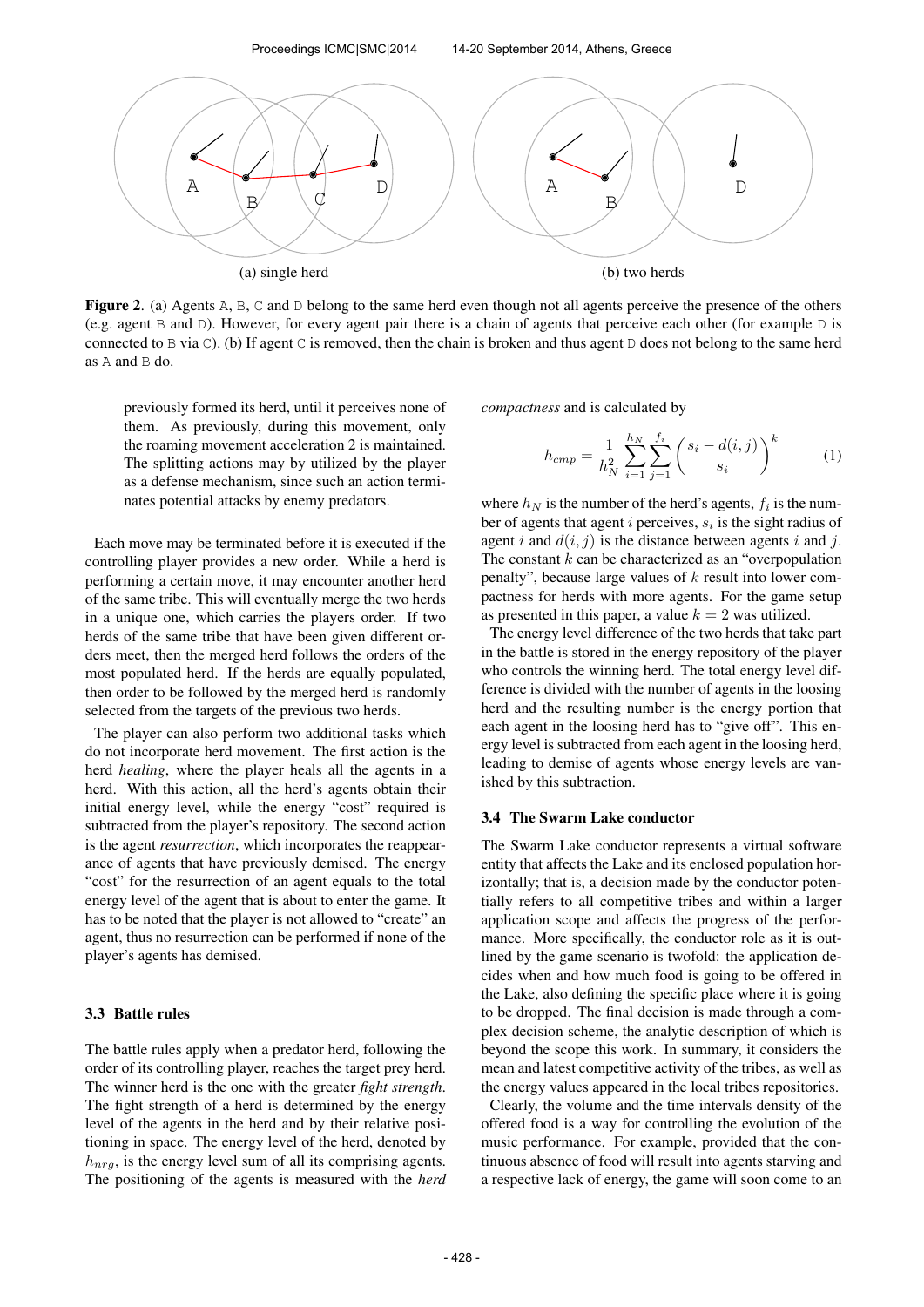end and the music synthesis will stop. Thus, the decisions of the conductor can be regarded as a means for coding music score instructions that defines the length of the music track composed. In a future Swarm Lake version, this artificial entity can obviously be replaced by a human conductor. Moreover, the second conductor responsibility is to apply the 4-channel mixing of the synthesized content by considering the instantaneous spatial distribution of the autonomous agents within the Lake limits. More details on this issue are provided next in Section 4.3.

# 4. MUSIC COMPOSITION ALGORITHM

As it was mentioned at the beginning of the paper, sound synthesis is performed by assigning virtual instruments to each tribe. Each tribe-specific instrument is realized as a software SuperCollider<sup>1</sup> synthesizer ( $Synth$ ), in terms of unit generators (UGens). This pure sound synthesis approach allows the production of the final sonic output, without the need of buffering prerecorded sound samples. Apart from the four Synths that are mapped to each tribe, Swarm Lake also employs a fifth semi-independent Synth element in order to represent the Swarm Lake world action and to fulfill sound synthesis conceptually, spatially and spectrally. We hereby refer to this synth as the *ghost*  $Synth$ . The rationale behind the definition of the above synthesizers is the realization of tribe-specific instruments with no actual reference to any real ones. All Synths are designed with different parameters, in order to achieve unique sonic characteristics per tribe, thus achieving an interesting mix of sounds. This rather arbitrary design process is necessary for creating meaningful and organized tribe-specific sonic patterns, which fulfill fundamental human subjective expectations through providing an overall, robust and aesthetic sonic output.

### 4.1 Primary synthesis modules

Each tribe–specific synthesizer (denoted here as  $Synth^A$ ,  $Synth^B$ ,  $Synth^C$  and  $Synth^D$  respectively) is programmed to produce simple but distinguishable timbres that recall the epoch of the early generations of video games. The implementation of each of the Synths included:

- 1. The definition of a function that analytically describes the  $UGens$  employed within the specific  $Synth$ , as well as their interconnections (such as nesting, addition or multiplication).
- 2. The realization of multiple signal processing units (i.e. compressors, limiters and expanders) which provide more balanced sound under unpredictable or extreme amplitude changes that may occur during the game play.
- 3. The definition of specific  $UGen$  arguments as interaction parameters, aiming to offer access and control to the respective generator tones (pitch), gain and ADSR envelopes duration, harmonics and phase offsets. These parameters depend on the particular type of a specific UGen.

Following are the details of each of the Synths realized for the purposes of this work.

 $Synth^A$  consists of a series (i.e. an array) of sinus oscillators for creating a plurality of harmonic content. Signal amplitude is modulated using a saw oscillator combined with a low–pass filtering unit. A second sinusoidal signal is added to the previous one, which is phase–modulated using a saw oscillator too. Thus, the saw oscillator frequency becomes the frequency of the phase modulation, and it's amplitude the range of modulation. The above  $Synth^A$ functionality can be mathematically modeled as:

$$
SynthA = (Sin1 + Sin2 ... + SinV) * Saw + Sin(phase : Saw) + Sin (2)
$$

where the last term is added in order to control the plurality of the produced sound harmonic content following the variations of the compactness defined in Eq.( 1) (see also Section 4.2 for more details). It should be noted that the same control task is performed by the last term of the equations following that describe the rest Synths.

 $Synth^B$  incorporates a band limited impulse oscillator, whose harmonics are modulated by a sinus modulator. The derived signal is added with a sinusoidal and a sawtooth one as:

$$
Synth^B = bl\_\_Imp(harms: Sin) + Sin + Saw \quad (3)
$$

 $Synth^C$  is defined by a low–pass filter pulse oscillator, a low–pass filter saw wave oscillator with a sinus oscillator being it's initial phase offset modulator, a sinusoidal oscillator as a phase modulator, a quadratic noise generator (QNG) and finally an extra generator being a bank of resonators fed by an impulse generator:

$$
SynthC = (LFPulse + LFSaw (iphase : Sin)
$$

$$
+Sin(phase : sin) + QNG + Reson(Impulse)
$$
 (4)

On the other hand,  $Synth^D$  is modeled as

$$
SynthD = RLPF(pulse) + RHPF(sin)+Ring(impulse) + impulse(phase: sin)
$$
 (5)

being the combination of a low–pass filter resonator (with cut–off frequency at  $tone * 1$ ) with input a pulse wave generator, a high–pass resonant filter (with cut–off frequency at tone ∗ 2) fed by a sinus oscillator, a ring modulator with input an impulse generator and finally, an impulse oscillator modulated by phase using a sinusoidal oscillator.

Finally, the *GhostSynth* consists of an 8-input resonant filter fed by an equal number of sinusoidal oscillators, a ring modulator driven by a low–pass frequency saw wave oscillator and a chaos generator (i.e. a feedback sinus oscillator with chaotic phase indexing). The output of the chaos generator is particularly amplified when the tribes are in war. This Synth is modeled as:

$$
GhostSynth = Reson(Sin1 + Sin2... + Sin8)
$$

$$
+ Ring(Sin(LFSaw)) + Chaos \quad (6)
$$

<sup>&</sup>lt;sup>1</sup> http://sourceforge.net/projects/supercollider/?source=directory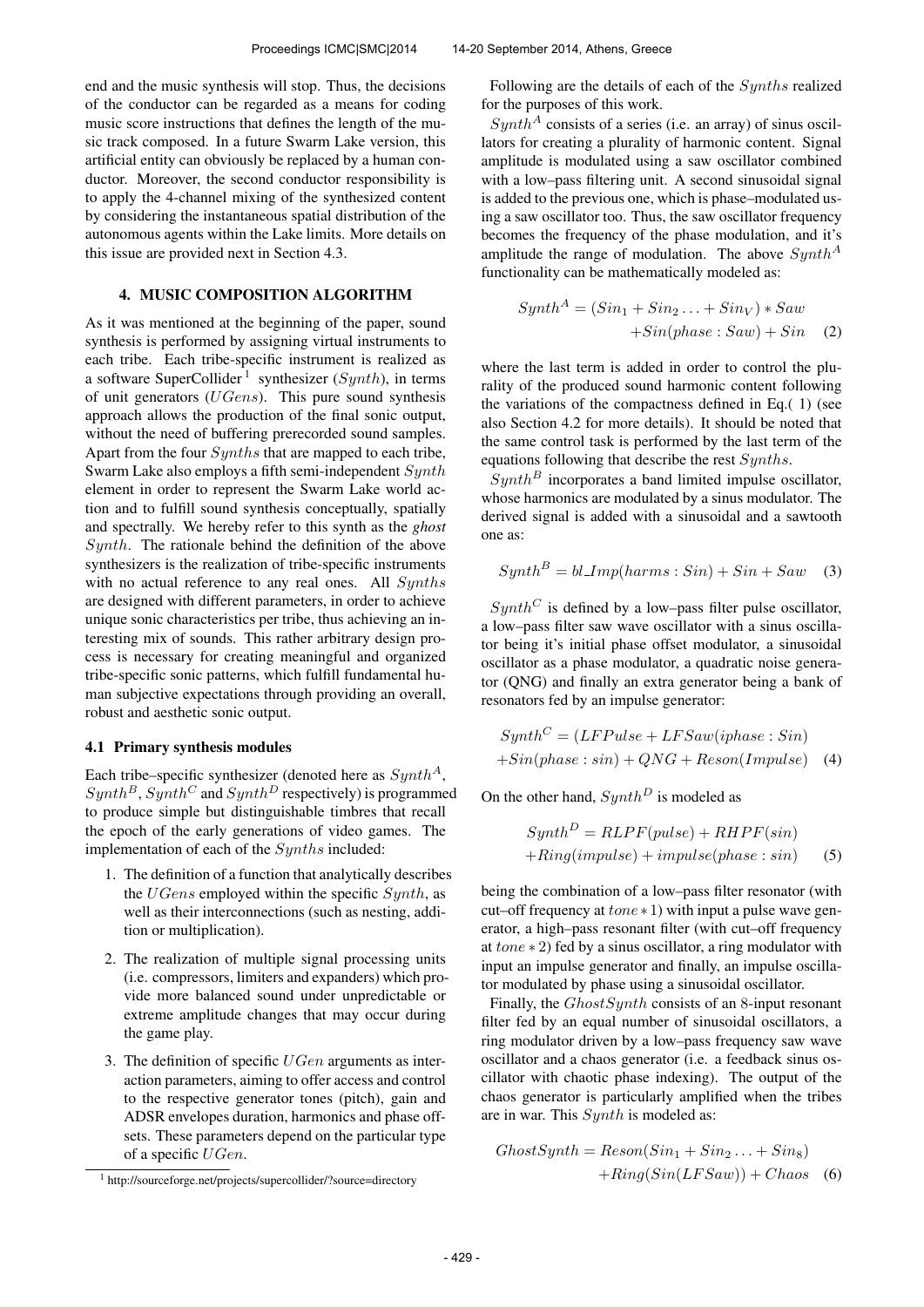In order to efficiently follow the performance progress, each Synth is controlled by one *synth–performer*, a software routine that triggers the initiation of sound events with specific sound parameters, following a pre-defined map of interactions. Thus, these *synth–performers* represent the application interface between the Swarm Lake world events and the sound engine. A detailed description of the sound parameters and the considered map of interactions is provided next.

## 4.2 Music parameters configuration

*Tempo* is pre-defined and fixed during a performance session. On the other hand, *rhythm* is defined in real–time, following the evolution of the game. Each *synth–performer* handles a sequence of notes with different durations. For example, when a tribe dies, a different global rhythm is applied, aiming to deliver a dramatic character on the game play, mainly through dividing the music measure into shorter note durations. During a game session, three different rhythmic changes can occur:

- 1. Initial rhythmic pattern applied upon starting a new game: the music measure  $M$  is divided in four beats  $([\tau_1, \tau_2, \tau_3, \tau_4])$ , where  $\tau$  denotes single note durations.
- 2. As it was mentioned previously, upon death of a tribe the music measure  $M$  is further divided into two more beats (i.e.  $[\tau_1, \tau_2, \tau_3, \tau_4, \tau_5, \tau_6]$  for the first dead tribe,  $[\tau_1, \tau_2, \tau_3, \tau_4, \tau_5, \tau_6, \tau_7, \tau_8]$  for the second one, etc).
- 3. When the next to last tribe dies, the game ends and music synthesis stops (i.e.  $M = 0$ ).

Every time a new rhythmic section is about to be applied, a new fixed array of durations is sent to each *synth– performer*. All arrays have the same sum of durations that follows the applied rhythmic pattern; however, each *synth– performer* plays a different sequence of the globally defined durations, for example:

- $Synth^A \rightarrow [\tau_1, \tau_2, \tau_3, \tau_4]$
- $Sunth^B \rightarrow [\tau_3, \tau_1, \tau_4, \tau_3]$
- $Synth^C \rightarrow [\tau_1, \tau_3, \tau_2, \tau_4]$
- $Synth^D \rightarrow [\tau_4, \tau_2, \tau_1, \tau_3]$

while the  $GhostSynth$  always plays one note within a single music measure (i.e.  $ChostSynth \rightarrow M$ ). Following the above rhythm description scheme, we ensure that all *synth–performers* are synchronized at the end of each rhythmic pattern.

Focusing on the produced sound *dynamics*, these are defined and controlled in a per tribe basis through appropriately shaped ADSR envelopes. Specifically, each *synth– performer* is assigned a specific ADSR curve, with A, D, S and R durations and gain values being varied in a range that is unique for the specific tribe, thus providing a distinct dynamic character of the sonic output produced by each one. The ADSR gains are analogously mapped to the average herd strength value for a specific tribe (as it was defined previously in Section 3.3), while the corresponding ADSR durations are directly associated with the mean herds energy  $h_{nrg}$ . By following this mapping approach, high sound dynamics are produced by tribes with excellent physical condition. It should be also noted that the ADSR envelope for the *GhostSynth* remains constant during a specific game period. Moreover, the overall GhostSynth reproduction level depends on the number of the dead tribes. Initially, the  $GhostSynth$  is not audible, since all tribes are alive, but its level is increasing as the competition between the game tribes evolves.

The *melodic content* of the produced sound is continuously determined by the tribe that is dominant in terms of strength. Each time a tribe becomes a dominant one, all the other ones are enforced to follow the melodic character assigned to the leader tribe, as it is summarized in Table 1. Technically, this enforcement is applied by sending specific arrays of notes to the particular *synth–performers*. The array of the leader tribe has always double length. For example, if tribe  $D$  is assumed to be dominant, music synthesis will be based on the harmonic minor: tribe D *synth– performer* will play the complete musical scale, while the rest will be randomly playing the first, third, fifth and seventh scale note. Hence, the leader tribe is perceived as if it executes a music solo session, while the rest bondservant tribes are musically following it. A specific note (e.g.  $C$ ) is defined per game session as the root of the reproduced scale. Obviously, if there is no leading tribe alternation, then the scale of notes no longer changes and no new arrays of notes are generated. This condition results into a lack of melodic changes under decreased tribe competition conditions.

| Tribe synth | Assigned melody type |
|-------------|----------------------|
| $Synth^A$   | Melodic Major        |
| $Synth^B$   | Major Pentatonic     |
| $Synth^C$   | Melodic Minor        |
| $Symth^D$   | Harmonic Minor       |

Table 1. Melodic assignments to the Swarm Lake tribes.

Changing note octaves depends on the average of the absolute velocity magnitude of each tribe. For example, if a specific herd is about to attack, it will increase the average speed magnitude for the specific tribe. In this case, the reproduced notes for this specific tribe will be selected from a higher octave. Instead, if the tribes are moving leisurely within the Lake, then the sonic output will have a low frequency character. Moreover, the harmonic content distribution of the sound produced by each tribe is controlled by its compactness  $h_{cmp}$ : the more compact is the population of one tribe, the richer is the harmonic content of the music outcome, thus partially affecting the corresponding timbre characteristics. This extent of harmonic content is programmatically controlled through directly mapping the measured compactness to the amplitude of the last terms of Eqs.( 2)–( 5) presented in Section 4.1.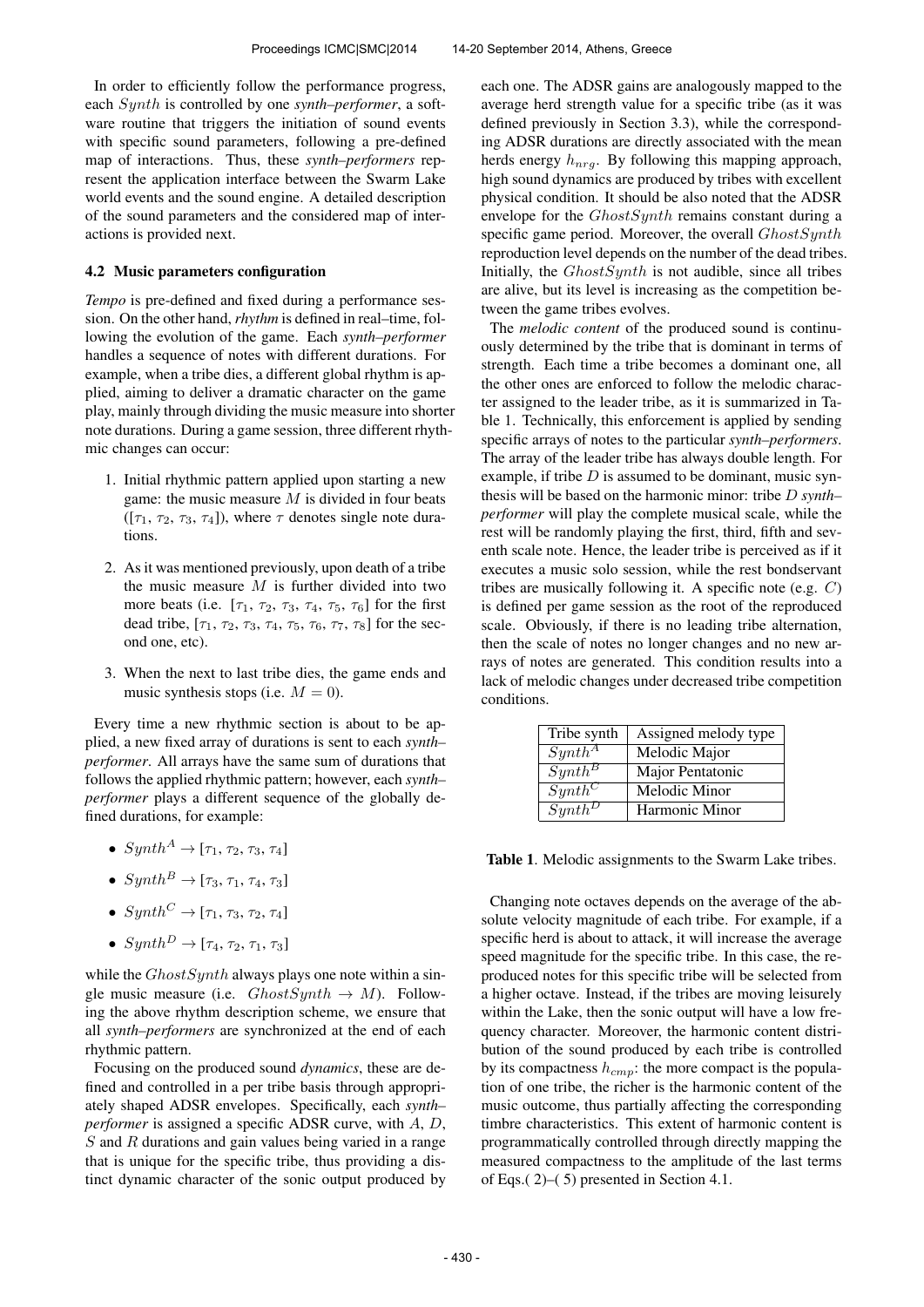#### 4.3 Sonic output final rendering

As it was previously mentioned, sound reproduction is performed under a 4–channel loudspeaker setup. For producing this multichannel audio stream, we have used a four channel equal power panning law that is realized on the conductor application side. Taking into account that the conductor is also responsible for delivering energy through food parcels to the Lake world, it can be considered that the conductor application is acting as a real conductor does for adjusting the overall balance of the various instruments or voices within his music ensemble.

Technically speaking, the panning law applied follows the tribe position  $(x_{tribe}, y_{tribe})$  calculated as the average position among the overall amount of a tribe agents (the center of the Lake world corresponds to the  $(0, 0)$  reference point of the coordinate system employed for defining the positions of the agents within the game world). Only the GhostSynth sonic outcome is mapped in a different way. It's position  $(x_{ghost}, y_{ghost})$  is defined as the symmetrically opposite point that corresponds to the average position of the four tribes, that is:

$$
x_{ghost} = -(x_{tribeA} + x_{tribeB} + x_{tribeC} + x_{tribeD})/4
$$
 (7)

and

$$
y_{ghost} = -(y_{tribe^A} + y_{tribe^B} + y_{tribe^C} + y_{tribe^D})/4
$$
 (8)

Hence, in a conceptual level, the  $GhostSynth$  acoustically exists where the evidences of life are limited (or *where no life dwells*), while it is strengthen by death.

# 5. DEMONSTRATION AND EVALUATION

An essential task in this work was to evaluate the Swarm Lake game in real conditions, mainly in terms of a musicmaking collaborative tool rather than a game. Hence, for this performance assessment we particularly focused on the ability of the game to foster meaningful, subjectively acceptable and rich musical experience for both players / music makers, as well as the audience. The evaluation was performed using the Swarm Lake pre-release prototype, aiming to disclose (a) potential failures of the application that would imply low perceptual and user engagement efficiency and (b) possible success of the design alternatives selected, as well as (c) to designate realization best-practices that will allow further improvement of the creative process of composing music.

The Swarm Lake ensemble was assembled by four players, each one being the human *controller* of one of the existing swarm tribes. All players / music makers had formal music training and skills, while three of them were additionally involved in at least one algorithmic music synthesis project. Moreover, they all belonged to the Swarm Lake developing team, being aware of the scope of the game. Hence, no player training session was performed prior to the demonstration. The overall evaluation task included a complete game session, terminated when three of the four participating tribes were eliminated. For monitoring purposes, the particular agent/herd units positions were communicated to the conductor application through OSC messages. The conductor was also responsible for synthesizing the instantaneous graphical representation of the game world in real time. This video stream was projected on a wall, being available to all the music makers, as well as the audience which attended this pilot performance. The Swarm Lake client application that was available to each player was developed on the iOS mobile platform and was executed on a  $3^{rd}$  generation iPad. It encapsulated all the necessary functionality for supporting the game scenario and interaction as it is described in the previous Sections. Through this application, each player was able to visually monitor his own tribe spatial distribution and provide his orders. For the overall Swarm Lake world representation, he should follow the visual stream produced by the conductor application. Finally, a dedicated wireless network was available for establishing the OSC communication links between the Swarm Lake clients and the conductor.

The 4–channel sonic output derived during the performed game session was recorded for future reference and evaluation by third parties. A short stereo downmix example, as well as the respective separated Synth tracks are available online<sup>2</sup>. The music track composed was found to exhibit rich and interesting musical characteristics, while a significant evaluation outcome was the distinct musical character of each tribe incorporated into the derived music experience by the tribe dominance-dependent mechanism employed. Moreover, conceptually, the produced music content was found to perfectly match the evolution of the game, with the chaotic influence of the *Ghost Synth* being prominent in cases were the competition among the tribes was high. Finally, the artificial conductor involvement achieved an overall performance progress in terms of dynamics evolution and music track ending, which was found to be very similar to the one achieved by typical music ensemble directing schemes.

### 6. CONCLUSIONS

The concept of collaborative music making through mobile platforms is well investigated and employed in modern sound synthesis applications targeted to multiple composers' ensembles that perform concurrently. This concept is usually realized under the scope of efficiently described instructions that substitute the necessity of following a well-defined, organized score form. In the work at hand we introduce an alternative approach that considers a multiplayer game environment for realizing the collaborative music making system. Numerous advantages originate from this approach, such as the fact that the performers' excessive training is not required, since it is likely that the majority of participating humans are used to play at least one kind of video games. Moreover, the employment of artificial (and specifically bio–inspired) intelligence combined with the ability of the performer to interact with the autonomous artificial entities provide a novel and promising means for further experimentations on algorithmic sonic

<sup>2</sup> https://dl.dropboxusercontent.com/u/3975478/SwarmLakeAudio.zip